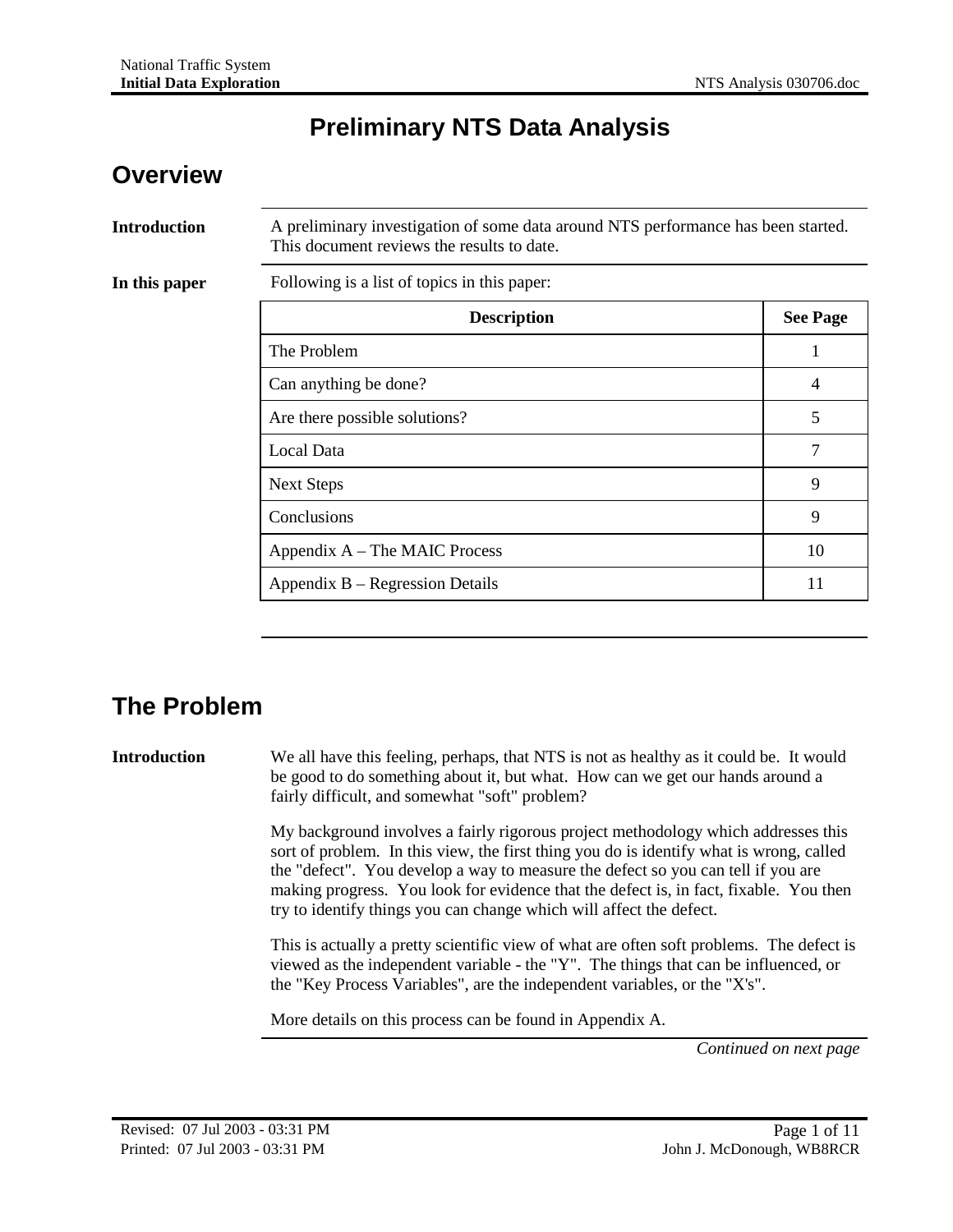#### **The Problem, Continued**

**The Data** Underlying this approach is an almost religious dogma - "follow the data". Of course, to follow the data, we need to have some data.

> We have asked the League for some of their data, but while waiting for that, we realized that we have access to some data from QST. In particular, PSHR scores are reported monthly, so job one became grabbing what we have from QST.



OK, so this was a pretty tedious exercise, and besides cutting and pasting did involve some programming to organize the data, but we got at least some data to wade through.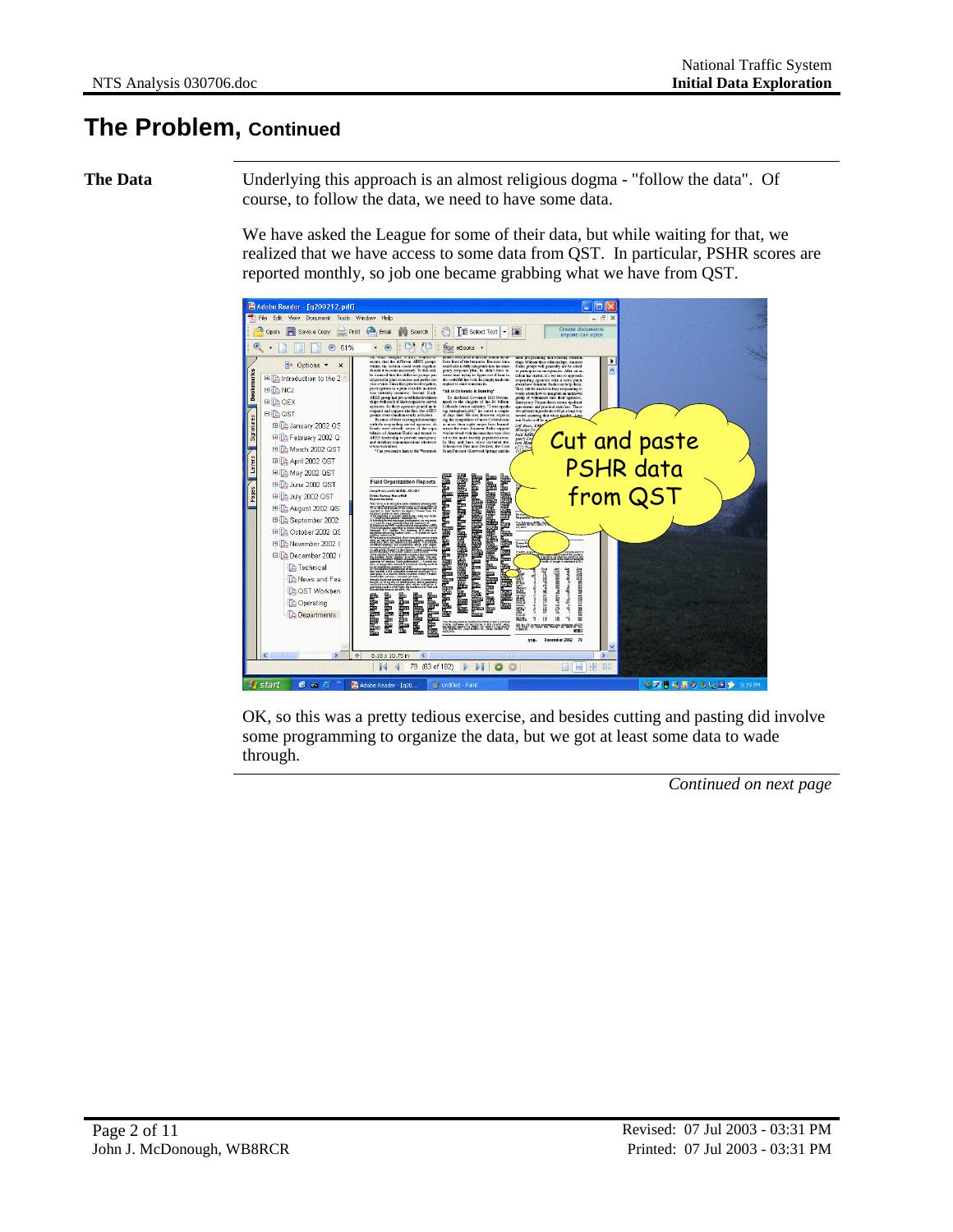**The Data** (continued)

#### **The Problem,** Continued



Once into Excel, the data looked something like this:

Each individual score was organized by month. A total of 10,452 PSHR scores were gathered from QST issues covering the years 2000 through 2002.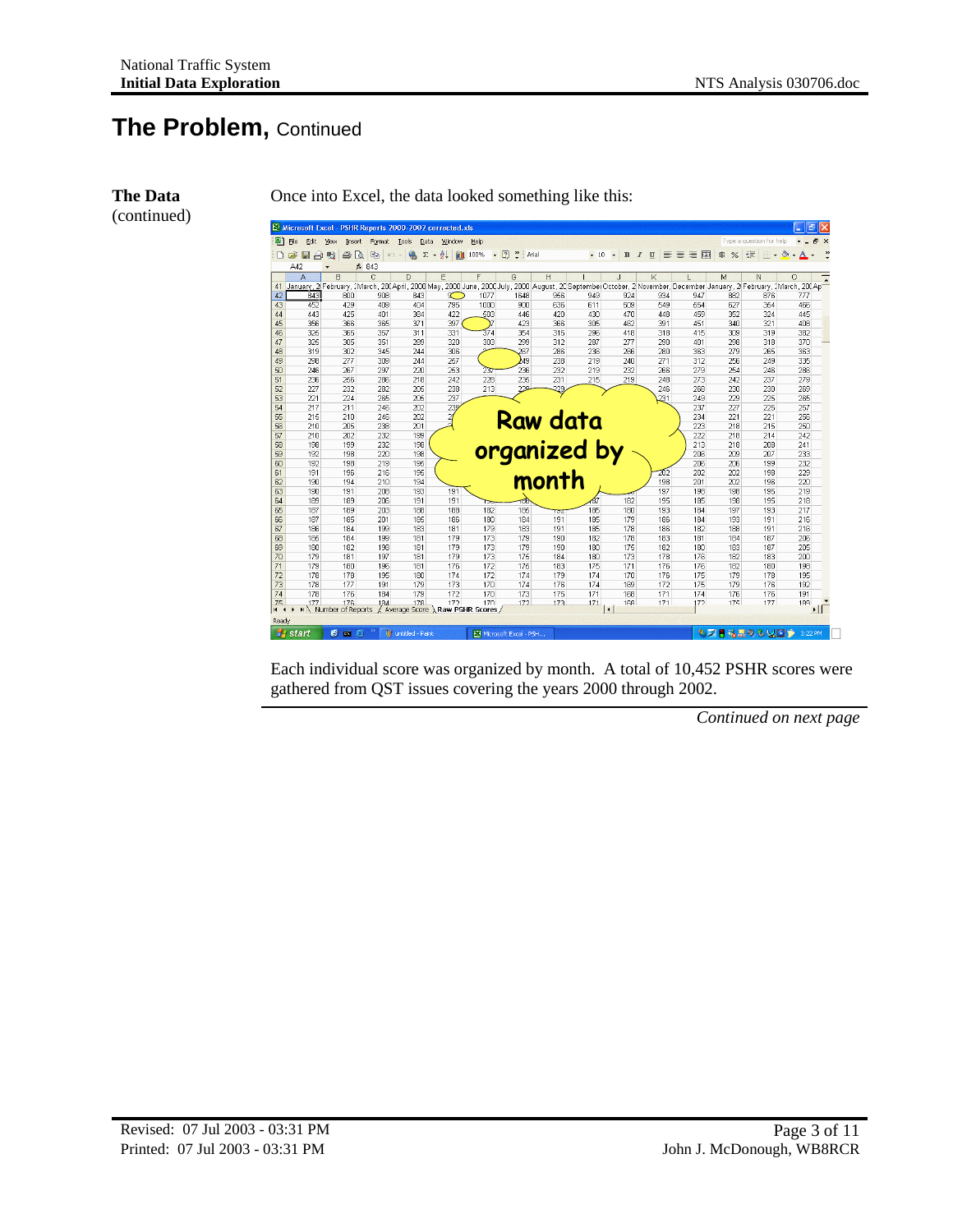#### **The Problem, Continued**

**Is there a defect** One obvious thing to look at is to see if there is some sort of a trend.



If we perform a regression analysis (the pink line on the left), we see that each month, on average, two fewer reports are published than the month before. We can also see that the average score of those reports filed also shows a downward trend.

For details of this analysis see Appendix B.

## **Can anything be done?**

| <b>Introduction</b>      | OK. Even with our limited data, we now have some actual evidence that something<br>is wrong, although perhaps we haven't really nailed the defect. The next issue to<br>address is to see if there is some evidence that something can be changed.                                                  |
|--------------------------|-----------------------------------------------------------------------------------------------------------------------------------------------------------------------------------------------------------------------------------------------------------------------------------------------------|
| Clues from the<br>trends | In the trends above, there seems to be some cyclicality, especially to the number of<br>reports. Although we need to do further analysis to prove that this effect is real, that<br>is an indication that, if we could somehow reduce those cycles, we may be able to<br>change them on the upside. |
|                          | Also, the average scores show quite a bit of scatter. While this isn't proof that<br>something can be done, it does indicate that higher average scores are possible,<br>because sometimes they happen.                                                                                             |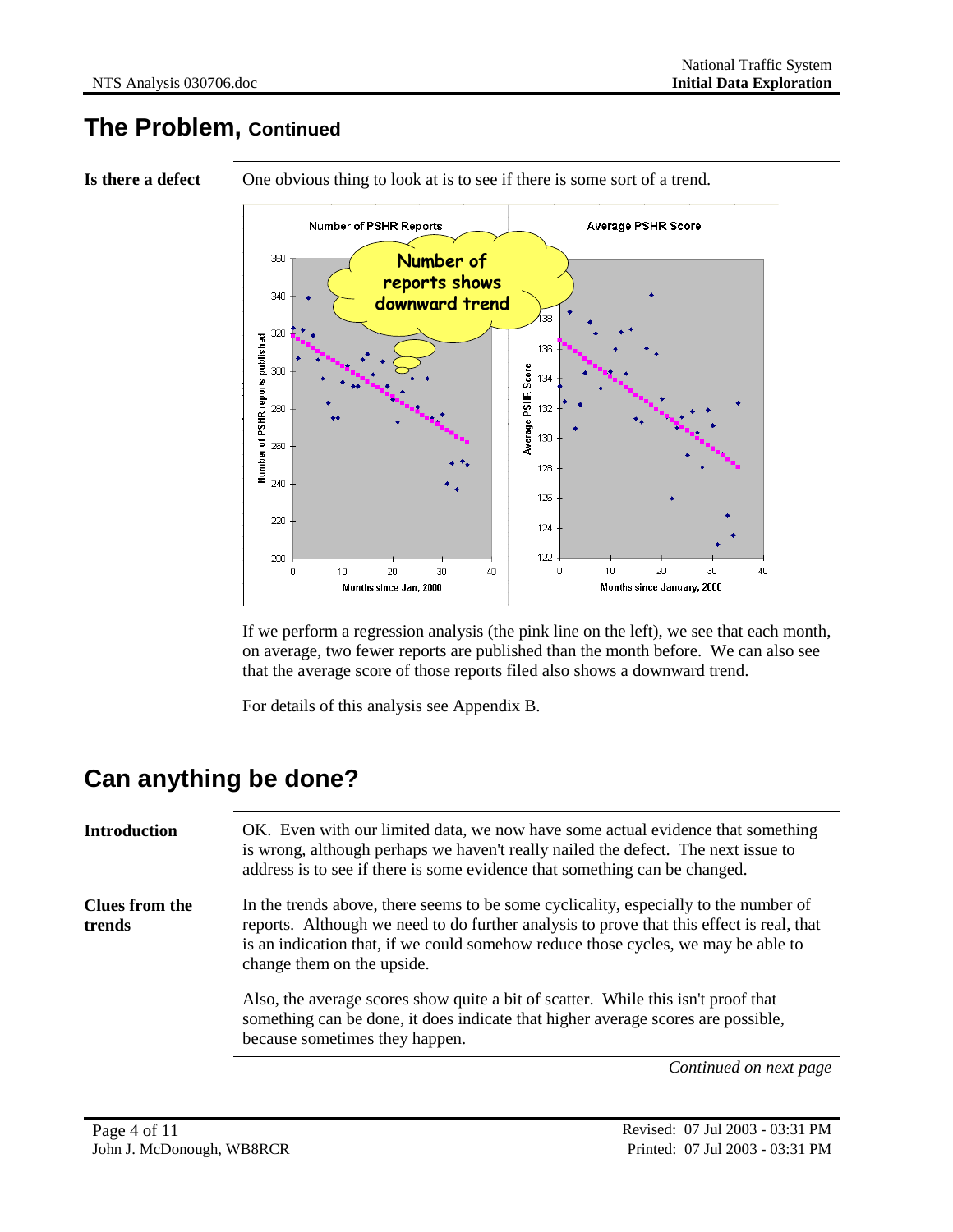**Clues from the distribution**

#### **Can anything be done?,** Continued



Another interesting view is to see how the total scores for the 3 years analyzed compare from individual to individual:

There are a couple of interesting things happening here. First, not all the scores are at the low end. Personally, I would have expected a lot more skew to the left. In fact, many amateurs report far more than the minimum PSHR every month. In addition, 49 amateurs have consistently high scores. This is also pretty interesting.

### **Are there possible solutions?**

**Introduction** Having identified the fact that we have a problem, and proven to ourselves that it is at least theoretically possible to do something about it, how can we find solutions? The obvious reaction is some sort of brainstorming, which is certainly one way that should be pursued. However, brainstormed proposals should be tested against the data before taking any action to avoid failures that "seemed to be a good idea at the time".

> Another approach, though, is to look for clues in the data. Again, even with our limited data, there are some interesting things going on.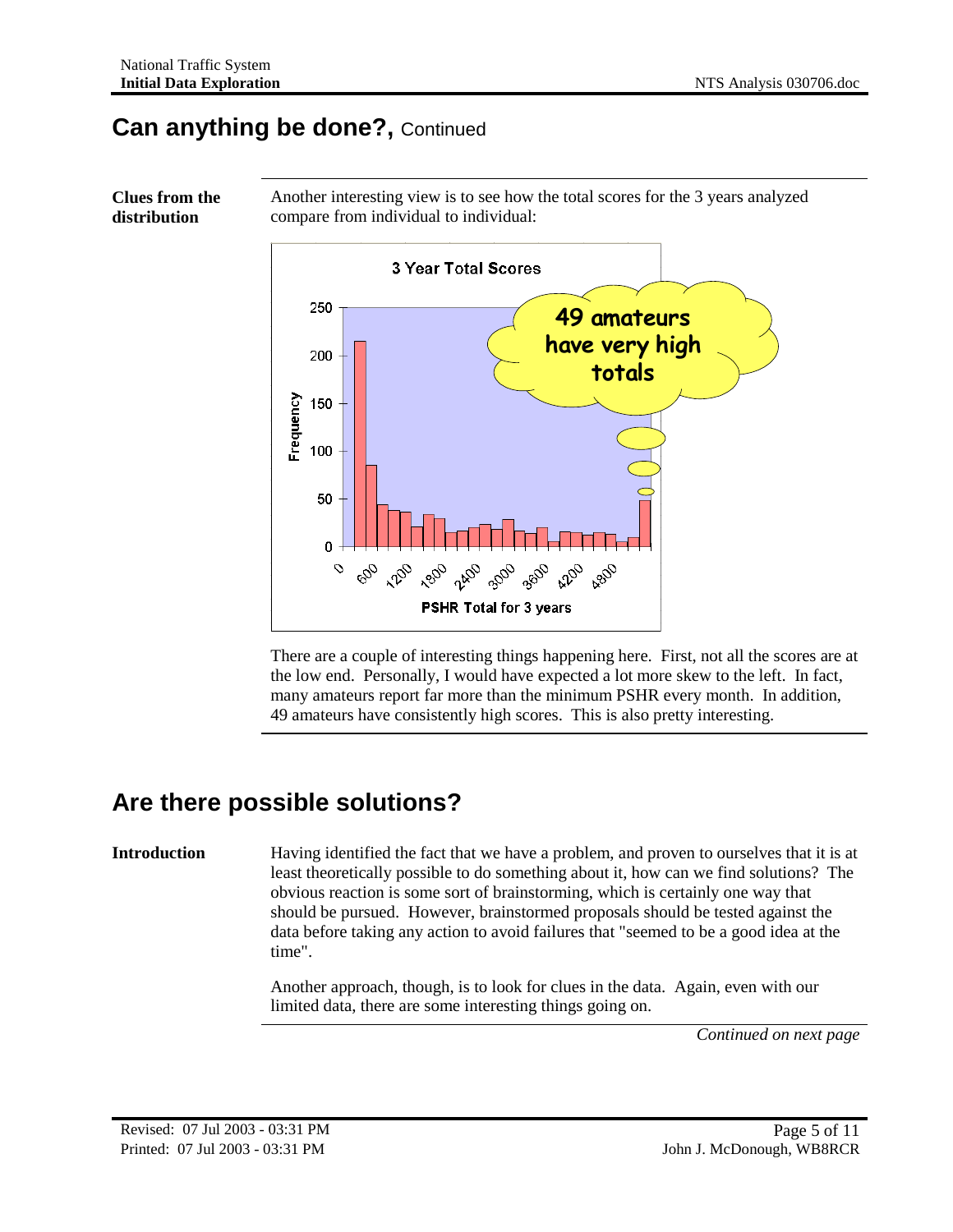#### **Are there possible solutions?,** Continued

**Hints from the distribution** On the graph on the previous page, we mentioned that 49 amateurs had very high scores over 3 years. Interviewing those amateurs may give us some insight into why they are unusually successful. In this day of the Internet, asking that question might not be as difficult as it would have been in an earlier time.

**Hints from the raw data**

Besides the monthly data, the PSHR scores across months were organized by call so we could get a look at each amateur's activities across time:



In this data, there are 816 calls represented. The actual number of amateurs reporting is slightly smaller because some folks obtained vanity calls during the period. Some of these could be identified through QRZ, as well as some amateurs who became silent keys during the period.

One thing that leaps out is that significant numbers of amateurs who were regularly reporting very high scores suddenly stopped reporting. Now, it could be they simply got tired of the reporting and are still very active, but we have no evidence of that. These amateurs may well have some insights into what we are doing wrong.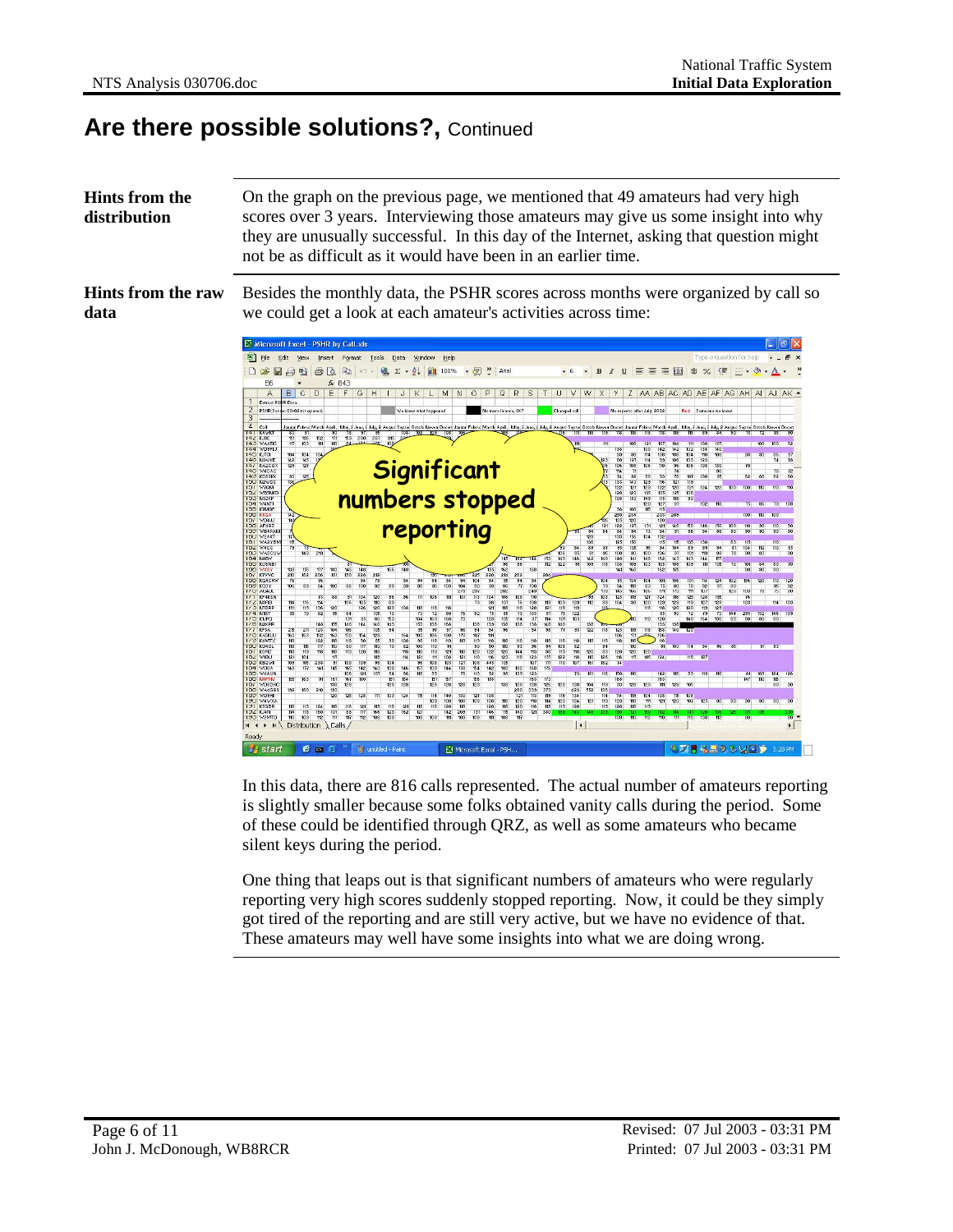#### **Local Data**

**Introduction** A little closer to home, data is available from at least some local nets. Unfortunately, QST no longer carries the Section News, but net data was a little sketchy when is was being carried.

> QMN, however, posts its net reports monthly to the QMN web site, so data is available from 2000 through May of 2003.

**Overall QMN Data** Looking at the QNI and QTC data for just over 3 years, we see no obvious trends:



#### **QNI Regression** While the regression line for checkins over time seems to show a slight decline, the slope is quite shallow, and the data are quite scattered. This indicates that not a lot of credence can be given to the slope of the line:

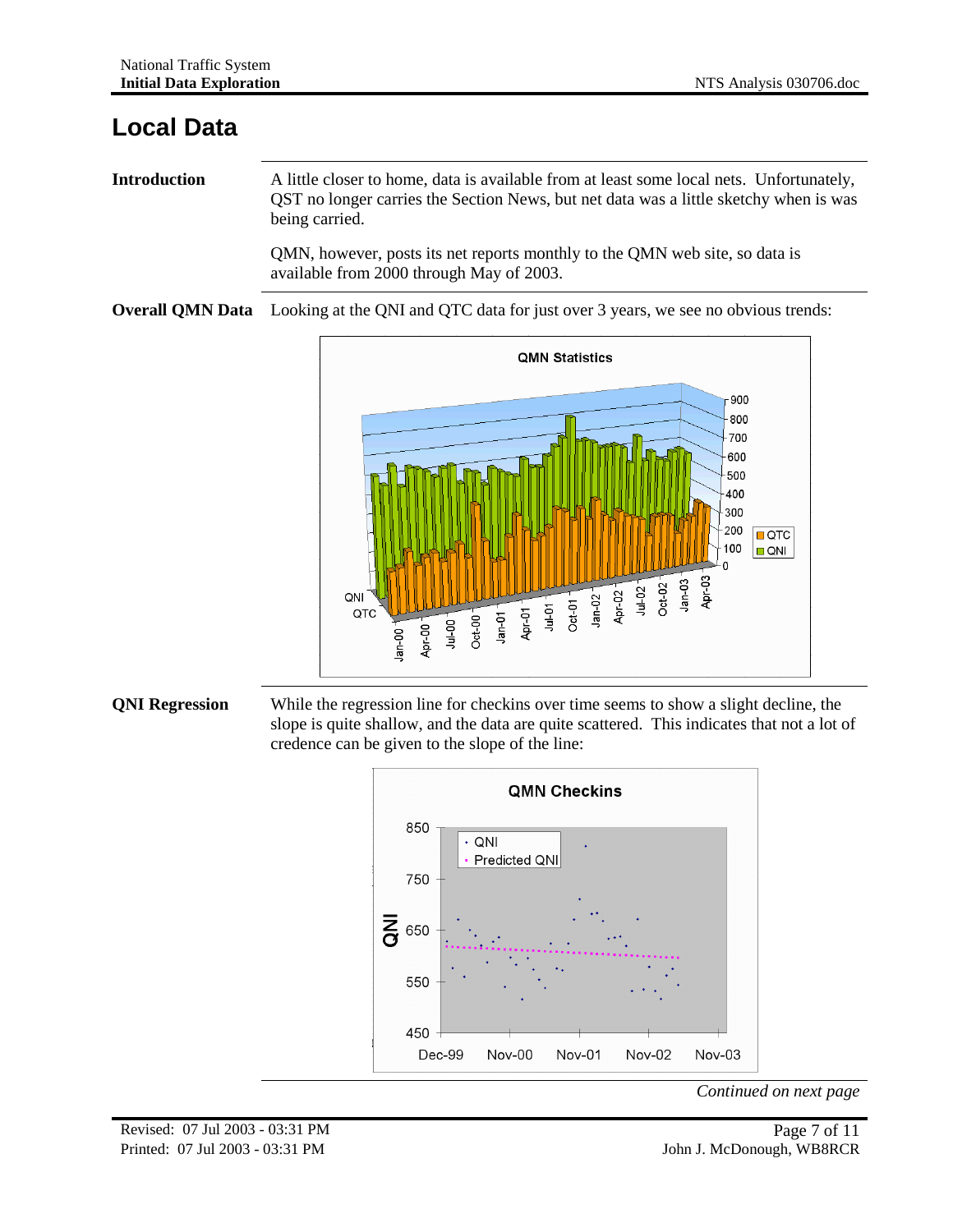#### **Local Data,** Continued

**QTC** Regression Performing a regression on the QMN traffic also gives a poor fit, although not quite as poor as for checkins (R value of 0.13 vs. 0.10). However, this time the slope is decidedly not negative:



This R value of 0.13, while actually quite a bit better than the 0.1, still doesn't give us a lot of confidence that there is (or isn't) a change in the amount of traffic we are seeing. But we can derive some comfort from the fact that the data doesn't give us any evidence that the traffic is decreasing.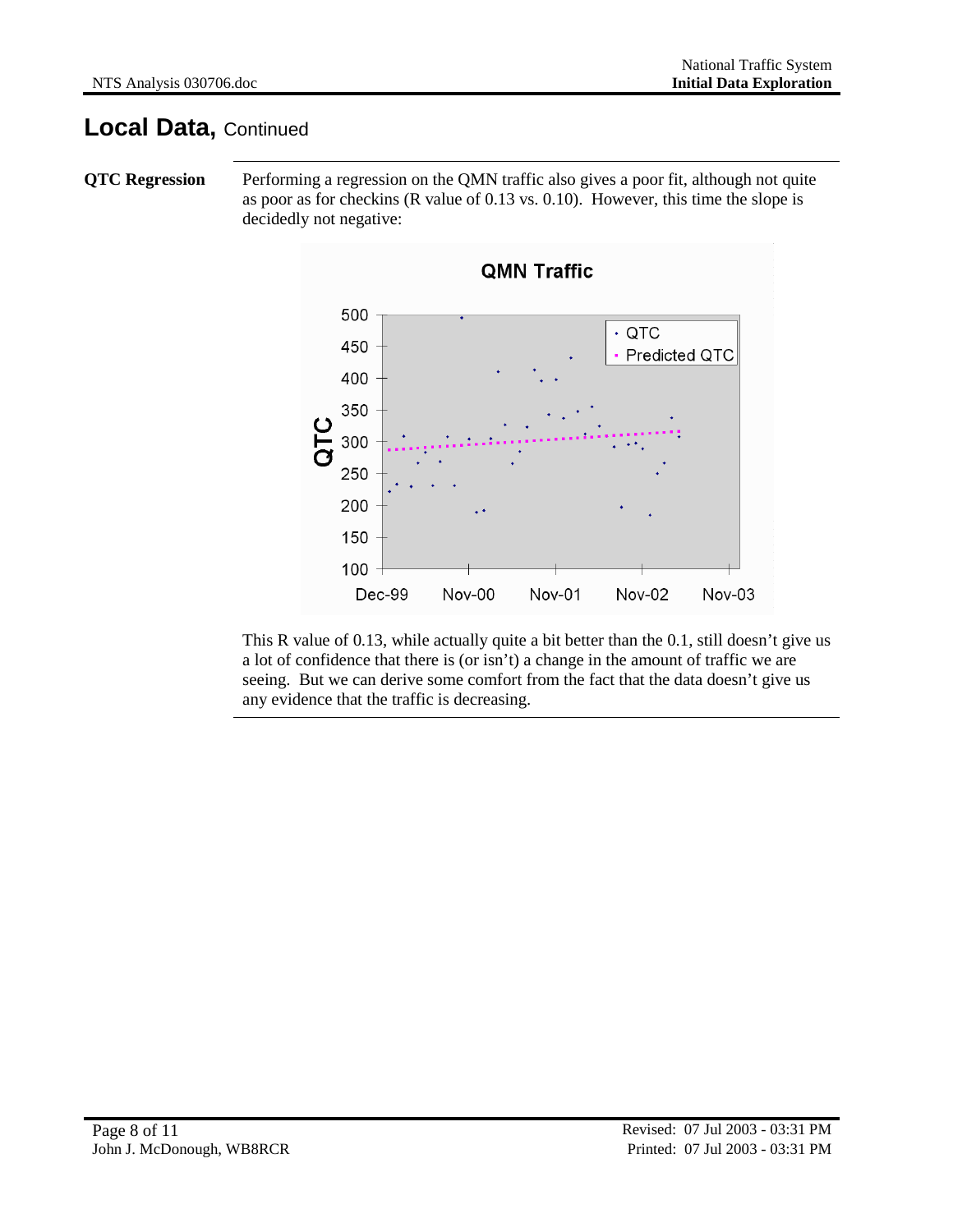| <b>Introduction</b>                  | Now that we understand we have a fixable problem, besides waiting for additional<br>data from the ARRL, what are the next steps?                                                                                                                                                                  |  |
|--------------------------------------|---------------------------------------------------------------------------------------------------------------------------------------------------------------------------------------------------------------------------------------------------------------------------------------------------|--|
| <b>Identify the defect</b>           | Although we have some evidence of a defect, we still don't have an agreed upon<br>target to go after. We probably need to wait until we see additional data, but before<br>we can proceed with confidence, we need to clearly articulate a defect, and set a<br>target for improvement.           |  |
| <b>Additional</b><br><b>Analysis</b> | As we mentioned earlier, there seems to be some sort of cyclicality in the number of<br>PSHRs published. We need to do some additional analysis of that data in order to<br>validate that what we seem to see is, in fact, the case. There are mathematical tools<br>available to help with that. |  |
| <b>Interviews</b>                    | We see several places where we need to go talk to people. We know of a number of<br>amateurs who regularly report high activity. What makes them different? What<br>motivates them? Is there something we can do to make more amateurs act like them?                                             |  |
|                                      | There are also a number who have ceased reporting. We also should talk to them. It<br>is likely that they have some insight into why people stop being active, and again,<br>with a clear understanding of what the causes are, we can look to fixes.                                             |  |
| <b>Brainstorming</b>                 | Two heads are better than one, and more heads are better yet. After we have a clear<br>picture of what is going on, and a clear target of where we would like to be, we<br>should assemble a group of amateurs to brainstorm a number of solutions.                                               |  |

#### **Next Steps**

## **Conclusions**

**Conclusion** At this point, we have some data that indicates that we have a problem, and that it may be possible to correct the problem. It appears we have a number of resources identified who may be able to give us some insight into what is causing the problem.

> It seems apparent that the opportunity is before us to make a real improvement in NTS, and it would be irresponsible to fail to pursue it.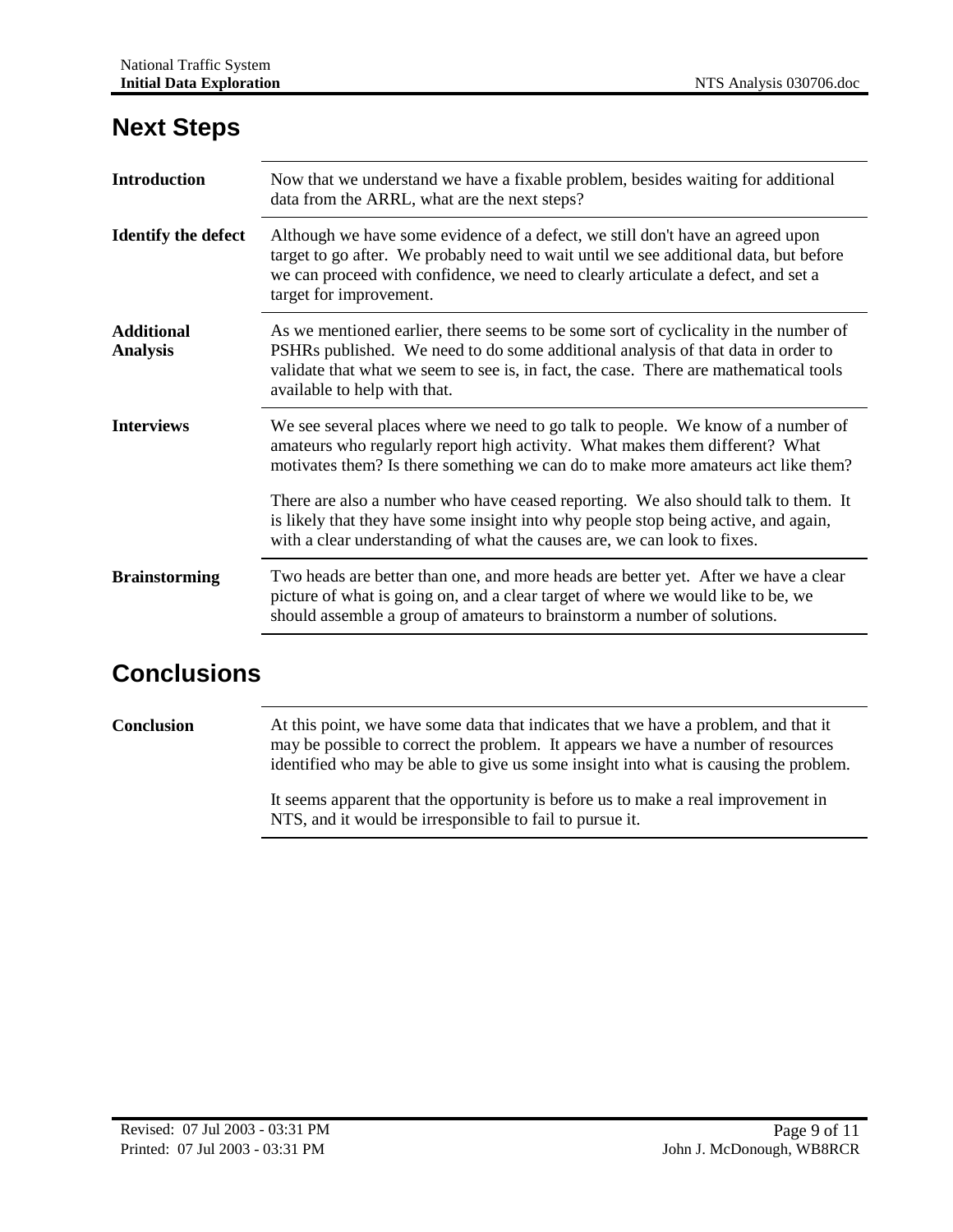## **Appendix A - The MAIC Process**

| <b>Introduction</b> | The methodology being followed here is called MAIC, which stands for the four<br>steps in the process: Measure, Analyze, Improve, and Control. To engineers, this<br>seems like common sense, but it is becoming a very popular approach in industry, not<br>only for manufacturing processes, but for transactional processes, like NTS.                                                                                                                                      |  |
|---------------------|--------------------------------------------------------------------------------------------------------------------------------------------------------------------------------------------------------------------------------------------------------------------------------------------------------------------------------------------------------------------------------------------------------------------------------------------------------------------------------|--|
|                     | For each of the phases, the methodology provides a very rich set of tools. Some of<br>the tools are statistical in nature; you need statistics to be confident that what you<br>think you see is real. But a lot of the tools are tools to help the imagination, to help<br>understand where people's behavior is an issue, and to clarify what might go wrong.                                                                                                                |  |
| <b>Measure</b>      | In the first step, data is collected to identify the defect and establish a baseline value.<br>Data is also gathered to determine whether there is any evidence that it is possible to<br>achieve a significant shift in the process. The typical target for a MAIC project is a<br>defect reduction of 70%. A defect doesn't have to be a broken widget; defects could<br>be undelivered messages, insufficient operators, or an inability to recruit enough net<br>controls. |  |
| <b>Analyze</b>      | In Analyze, potential input variables are evaluated. Often models are developed to<br>see if changing an input variable can lead to the expected change in the output<br>variable. The outcome of Analyze is a degree of confidence that changing an input<br>variable can lead to the desired defect reduction, and that it is realistic to change the<br>input variable.                                                                                                     |  |
| <b>Improve</b>      | In Improve, potential solutions are developed and tested, often through pilots. When<br>confidence is gained that a particular solution can achieve the desired result, it is<br>rolled out across the organization.                                                                                                                                                                                                                                                           |  |
| <b>Control</b>      | In control, measures are put in place to monitor the result, and mechanisms are<br>developed to prevent backsliding to the way things were before the change was<br>implemented.                                                                                                                                                                                                                                                                                               |  |